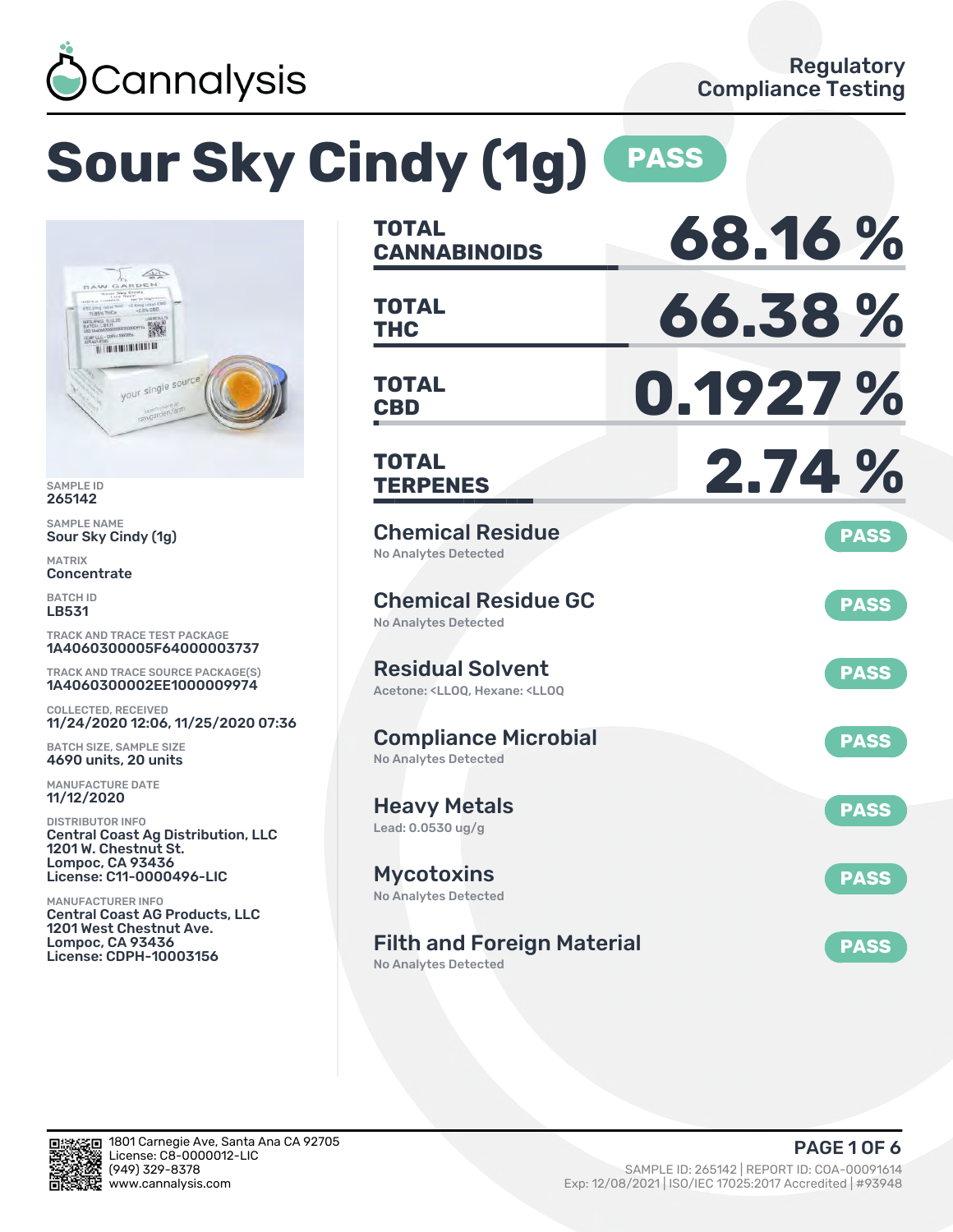

## CANNABINOID ANALYSIS

TOTAL THC,CBD, and CANNABINOIDS value(s) have been decarboxylated.

| TOTAL THC:          | 663.8 mg/g (66.38 %), 663.8 mg per package |
|---------------------|--------------------------------------------|
| TOTAL CBD:          | 1.927 mg/g (0.1927 %), 1.93 mg per package |
| TOTAL CANNABINOIDS: | 681.6 mg/g (68.16 %)                       |

UNIT OF MEASUREMENT:

| Milligrams per Gram(mg/g) |  |
|---------------------------|--|
|---------------------------|--|

| <b>ANALYTE</b>         | <b>RESULT</b>         | LOD    | <b>LLOO</b> | <b>ANALYTE</b>   | <b>RESULT</b>         | LOD    | <b>LLOO</b> |
|------------------------|-----------------------|--------|-------------|------------------|-----------------------|--------|-------------|
| THCa                   | 732.2 mg/g (73.22 %)  | 0.2000 | 0.4000      | CBD <sub>v</sub> | ND.                   | 0.2000 | 0.4000      |
| D9THC                  | 21.72 mg/g (2.172 %)  | 0.2000 | 0.4000      | CBGa             | 13.94 mg/g (1.394 %)  | 0.2000 | 0.4000      |
| D8THC                  | <b>ND</b>             | 0.2000 | 0.4000      | <b>CBG</b>       | 3.599 mg/g (0.3599 %) | 0.2000 | 0.4000      |
| <b>THC<sub>v</sub></b> | <b>ND</b>             | 0.2000 | 0.4000      | CBN              | ND.                   | 0.2000 | 0.4000      |
| CBDa                   | 2.197 mg/g (0.2197 %) | 0.2000 | 0.4000      | CBC              | ND.                   | 0.2000 | 0.4000      |
| CBD                    | <b>ND</b>             | 0.2000 | 0.4000      |                  |                       |        |             |
|                        |                       |        |             |                  |                       |        |             |

#### ADDITIONAL INFORMATION

| Method:              | SOP-TECH-001 | Sample Prepped: 11/25/2020 13:20  | Sample Approved: 11/30/2020 14:08  |  |
|----------------------|--------------|-----------------------------------|------------------------------------|--|
| Instrument: UPLC-DAD |              | Sample Analyzed: 11/25/2020 16:27 | Prep-Analytical Batch: 23802-18462 |  |



### TERPENE ANALYSIS

| UNIT OF MEASUREMENT: | Milligrams per Gram(mg/g) |
|----------------------|---------------------------|
|----------------------|---------------------------|

| <b>ANALYTE</b>   | <b>RESULT</b>                                                                                                                             | <b>LOD</b> | <b>LLOQ</b> | <b>ANALYTE</b>         | <b>RESULT</b>                                      | <b>LOD</b> | <b>LLOQ</b> |
|------------------|-------------------------------------------------------------------------------------------------------------------------------------------|------------|-------------|------------------------|----------------------------------------------------|------------|-------------|
| 3-Carene         | <b>ND</b>                                                                                                                                 | 0.5000     | 1.000       | Alpha bisabolol        | <lloq< td=""><td>0.5000</td><td>1.000</td></lloq<> | 0.5000     | 1.000       |
| Alpha cedrene    | <b>ND</b>                                                                                                                                 | 0.5000     | 1.000       | Alpha humulene         | 2.183 mg/g (0.2183 %)                              | 0.5000     | 1.000       |
| Alpha pinene     | <ll0q< td=""><td>0.5000</td><td>1.000</td><td>Alpha terpinene</td><td><b>ND</b></td><td>0.5000</td><td>1.000</td></ll0q<>                 | 0.5000     | 1.000       | Alpha terpinene        | <b>ND</b>                                          | 0.5000     | 1.000       |
| Alpha terpineol  | <ll0q< td=""><td>0.3300</td><td>0.6500</td><td>Beta caryophyllene</td><td>5.525 mg/g (0.5525 %)</td><td>0.5000</td><td>1.000</td></ll0q<> | 0.3300     | 0.6500      | Beta caryophyllene     | 5.525 mg/g (0.5525 %)                              | 0.5000     | 1.000       |
| Beta myrcene     | 9.613 mg/g $(0.9613\%)$                                                                                                                   | 0.5000     | 1.000       | Beta pinene            | <lloq< td=""><td>0.6100</td><td>1.210</td></lloq<> | 0.6100     | 1.210       |
| Borneol          | <b>ND</b>                                                                                                                                 | 0.5000     | 1.000       | Camphene               | <b>ND</b>                                          | 0.5000     | 1.000       |
| Camphor          | <b>ND</b>                                                                                                                                 | 0.5000     | 1.000       | Caryophyllene oxide ND |                                                    | 0.5000     | 1.000       |
| Cedrol           | <b>ND</b>                                                                                                                                 | 0.5000     | 1.000       | Cis nerolidol          | <b>ND</b>                                          | 0.5000     | 1.000       |
| Eucalyptol       | <b>ND</b>                                                                                                                                 | 0.5000     | 1.000       | Fenchol                | <lloq< td=""><td>0.5000</td><td>1.000</td></lloq<> | 0.5000     | 1.000       |
| Fenchone         | <b>ND</b>                                                                                                                                 | 0.5000     | 1.000       | Gamma terpinene        | <b>ND</b>                                          | 0.5000     | 1.000       |
| Gamma terpineol  | <b>ND</b>                                                                                                                                 | 0.1000     | 0.2100      | Geranyl acetate        | <b>ND</b>                                          | 0.5000     | 1.000       |
| Guaiol           | 1.005 mg/g $(0.1005\%)$                                                                                                                   | 0.5000     | 1.000       | Isoborneol             | <b>ND</b>                                          | 0.5000     | 1.000       |
| Isopulegol       | <b>ND</b>                                                                                                                                 | 0.5000     | 1.000       | Limonene               | 4.241 mg/g (0.4241%)                               | 0.5000     | 1.000       |
| Linalool         | 1.122 mg/g $(0.1122%)$                                                                                                                    | 0.5000     | 1.000       | Menthol                | <b>ND</b>                                          | 0.5000     | 1.000       |
| Ocimene 1        | <b>ND</b>                                                                                                                                 | 0.1600     | 0.3100      | Ocimene 2              | 1.799 mg/g (0.1799 %)                              | 0.3500     | 0.6900      |
| P-cymene         | <b>ND</b>                                                                                                                                 | 0.5200     | 1.050       | P-mentha-1,5-diene ND  |                                                    | 0.5000     | 1.000       |
| Pulegone         | <b>ND</b>                                                                                                                                 | 0.5000     | 1.000       | Sabinene               | <b>ND</b>                                          | 0.5000     | 1.000       |
| Sabinene hydrate | <b>ND</b>                                                                                                                                 | 0.5000     | 1.000       | Terpinolene            | <lloq< td=""><td>0.5000</td><td>1.000</td></lloq<> | 0.5000     | 1.000       |
|                  | Trans beta farnesene 1.938 mg/g (0.1938 %)                                                                                                | 0.5000     | 1.000       | Trans nerolidol        | <b>ND</b>                                          | 0.5000     | 1.000       |
| Valencene        | <b>ND</b>                                                                                                                                 | 0.5000     | 1.000       |                        |                                                    |            |             |

#### ADDITIONAL INFORMATION

| Method:     | SOP-TECH  |
|-------------|-----------|
| Instrument: | GC-MS-FII |

Method: SOP-TECH-027 Sample Prepped: 11/25/2020 14:00 Sample Approved: 11/30/2020 15:11 Prep-Analytical Batch: 23806-18448

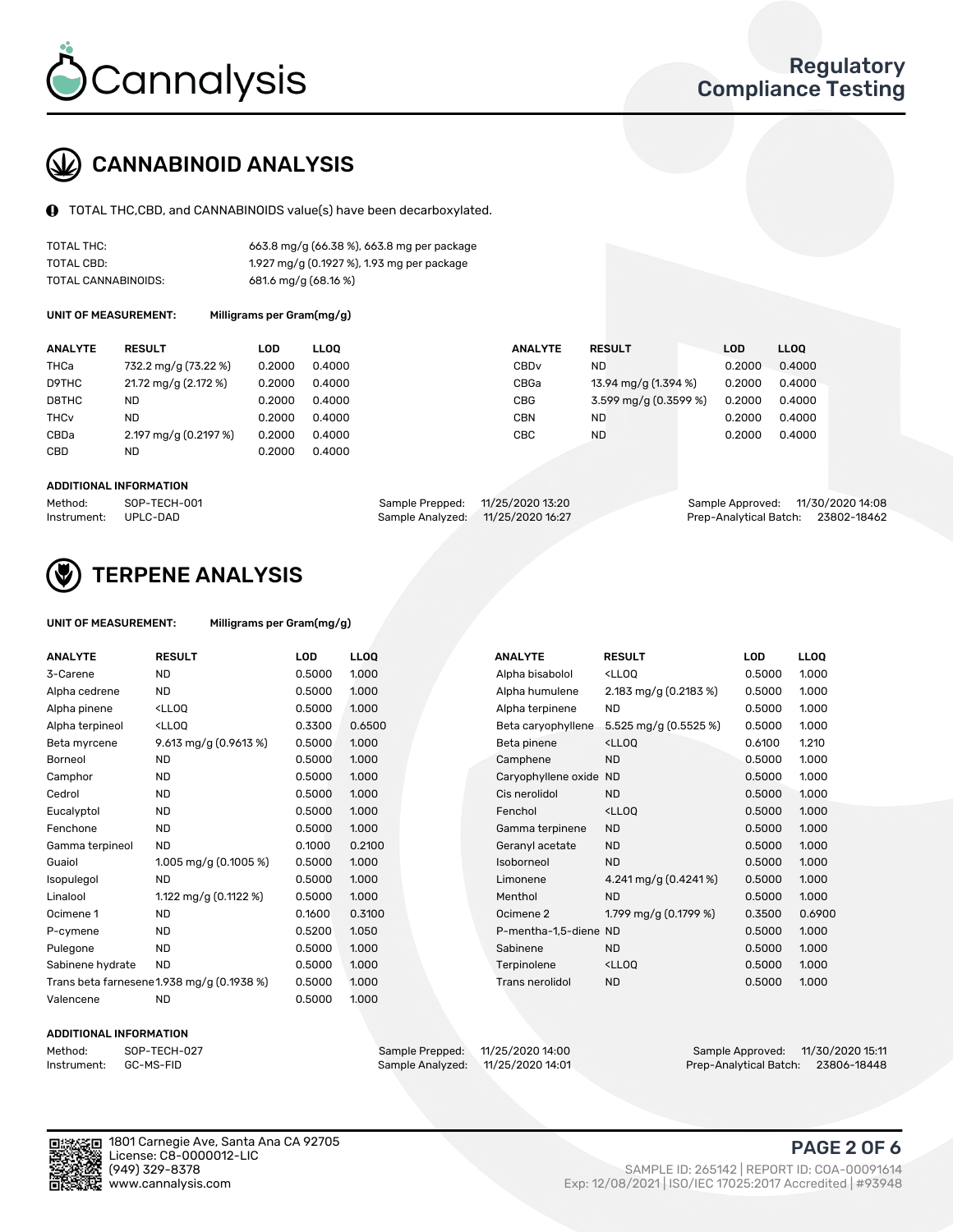

## CHEMICAL RESIDUE ANALYSIS PASS

UNIT OF MEASUREMENT: Micrograms per Gram(ug/g)

| <b>ANALYTE</b>  | <b>RESULT</b> | LOD    | LL <sub>OO</sub> | <b>ACTION LEVEL</b> |      | <b>ANALYTE</b>      | <b>RESULT</b> | LOD    | LL <sub>OO</sub> | <b>ACTION LEVEL</b> |      |
|-----------------|---------------|--------|------------------|---------------------|------|---------------------|---------------|--------|------------------|---------------------|------|
| Abamectin       | <b>ND</b>     | 0.0200 | 0.0400           | 0.1000              | Pass | Acephate            | <b>ND</b>     | 0.0200 | 0.0400           | 0.1000              | Pass |
| Acequinocyl     | <b>ND</b>     | 0.0200 | 0.0400           | 0.1000              | Pass | Acetamiprid         | <b>ND</b>     | 0.0200 | 0.0400           | 0.1000              | Pass |
| Aldicarb        | <b>ND</b>     | 0.0200 | 0.0400           | 0.0                 | Pass | Azoxystrobin        | <b>ND</b>     | 0.0200 | 0.0400           | 0.1000              | Pass |
| Bifenazate      | <b>ND</b>     | 0.0200 | 0.0400           | 0.1000              | Pass | <b>Bifenthrin</b>   | <b>ND</b>     | 0.0200 | 0.0400           | 3.000               | Pass |
| <b>Boscalid</b> | <b>ND</b>     | 0.0200 | 0.0400           | 0.1000              | Pass | Carbaryl            | <b>ND</b>     | 0.0200 | 0.0400           | 0.5000              | Pass |
| Carbofuran      | <b>ND</b>     | 0.0200 | 0.0400           | 0.0                 | Pass | Chlorantraniliprole | <b>ND</b>     | 0.0200 | 0.0400           | 10.00               | Pass |
| Clofentezine    | <b>ND</b>     | 0.0200 | 0.0400           | 0.1000              | Pass | Coumaphos           | <b>ND</b>     | 0.0200 | 0.0400           | 0.0                 | Pass |
| Cyfluthrin      | <b>ND</b>     | 0.4000 | 1.000            | 2.000               | Pass | Cypermethrin        | <b>ND</b>     | 0.4000 | 1.000            | 1.000               | Pass |
| Daminozide      | <b>ND</b>     | 0.0200 | 0.0400           | 0.0                 | Pass | Diazinon            | <b>ND</b>     | 0.0200 | 0.0400           | 0.1000              | Pass |
| Dichlorvos      | <b>ND</b>     | 0.0200 | 0.0400           | 0.0                 | Pass | Dimethoate          | <b>ND</b>     | 0.0200 | 0.0400           | 0.0                 | Pass |
| Dimethomorph    | <b>ND</b>     | 0.0200 | 0.0400           | 2.000               | Pass | Ethoprophos         | <b>ND</b>     | 0.0200 | 0.0400           | 0.0                 | Pass |
| Etofenprox      | <b>ND</b>     | 0.0200 | 0.0400           | 0.0                 | Pass | Etoxazole           | <b>ND</b>     | 0.0200 | 0.0400           | 0.1000              | Pass |
| Fenhexamid      | <b>ND</b>     | 0.0200 | 0.0400           | 0.1000              | Pass | Fenoxycarb          | <b>ND</b>     | 0.0200 | 0.0400           | 0.0                 | Pass |
| Fenpyroximate   | <b>ND</b>     | 0.0200 | 0.0400           | 0.1000              | Pass | Fipronil            | <b>ND</b>     | 0.0400 | 0.1000           | 0.0                 | Pass |
| Flonicamid      | <b>ND</b>     | 0.0200 | 0.0400           | 0.1000              | Pass | Fludioxonil         | <b>ND</b>     | 0.0200 | 0.0400           | 0.1000              | Pass |
| Hexythiazox     | <b>ND</b>     | 0.0200 | 0.0400           | 0.1000              | Pass | Imazalil            | <b>ND</b>     | 0.0200 | 0.0400           | 0.0                 | Pass |
| Imidacloprid    | <b>ND</b>     | 0.0200 | 0.0400           | 5.000               | Pass | Kresoxim methyl     | <b>ND</b>     | 0.0200 | 0.0400           | 0.1000              | Pass |
| Malathion       | <b>ND</b>     | 0.0200 | 0.0400           | 0.5000              | Pass | Metalaxyl           | <b>ND</b>     | 0.0200 | 0.0400           | 2.000               | Pass |
| Methiocarb      | <b>ND</b>     | 0.0200 | 0.0400           | 0.0                 | Pass | Methomyl            | <b>ND</b>     | 0.0200 | 0.0400           | 1.000               | Pass |
| Mevinphos       | <b>ND</b>     | 0.0200 | 0.0400           | 0.0                 | Pass | Myclobutanil        | <b>ND</b>     | 0.0200 | 0.0400           | 0.1000              | Pass |
| Naled           | <b>ND</b>     | 0.0200 | 0.0400           | 0.1000              | Pass | Oxamyl              | <b>ND</b>     | 0.0200 | 0.0400           | 0.5000              | Pass |
| Paclobutrazol   | <b>ND</b>     | 0.0200 | 0.0400           | 0.0                 | Pass | Permethrins         | <b>ND</b>     | 0.0400 | 0.1000           | 0.5000              | Pass |
| Phosmet         | <b>ND</b>     | 0.0200 | 0.0400           | 0.1000              | Pass | Piperonyl butoxide  | <b>ND</b>     | 0.0200 | 0.0400           | 3.000               | Pass |
| Prallethrin     | <b>ND</b>     | 0.0200 | 0.0400           | 0.1000              | Pass | Propiconazole       | <b>ND</b>     | 0.0200 | 0.0400           | 0.1000              | Pass |
| Propoxur        | <b>ND</b>     | 0.0200 | 0.0400           | 0.0                 | Pass | Pyrethrins          | <b>ND</b>     | 0.0200 | 0.0400           | 0.5000              | Pass |
| Pyridaben       | <b>ND</b>     | 0.0200 | 0.0400           | 0.1000              | Pass | Spinetoram          | <b>ND</b>     | 0.0200 | 0.0400           | 0.1000              | Pass |
| Spinosad        | <b>ND</b>     | 0.0300 | 0.0700           | 0.1000              | Pass | Spiromesifen        | <b>ND</b>     | 0.0200 | 0.0400           | 0.1000              | Pass |
| Spirotetramat   | <b>ND</b>     | 0.0200 | 0.0400           | 0.1000              | Pass | Spiroxamine         | <b>ND</b>     | 0.0200 | 0.0400           | 0.0                 | Pass |
| Tebuconazole    | <b>ND</b>     | 0.0200 | 0.0400           | 0.1000              | Pass | Thiacloprid         | <b>ND</b>     | 0.0200 | 0.0400           | 0.0                 | Pass |
| Thiamethoxam    | <b>ND</b>     | 0.0200 | 0.0400           | 5.000               | Pass | Trifloxystrobin     | <b>ND</b>     | 0.0200 | 0.0400           | 0.1000              | Pass |
|                 |               |        |                  |                     |      |                     |               |        |                  |                     |      |

#### ADDITIONAL INFORMATION

Method: SOP-TECH-002 Sample Prepped: 12/01/2020 08:03 Sample Approved: 12/02/2020 22:09 Instrument: LC-MS/MS Sample Analyzed: 12/01/2020 08:09 Prep-Analytical Batch: 23888-18518

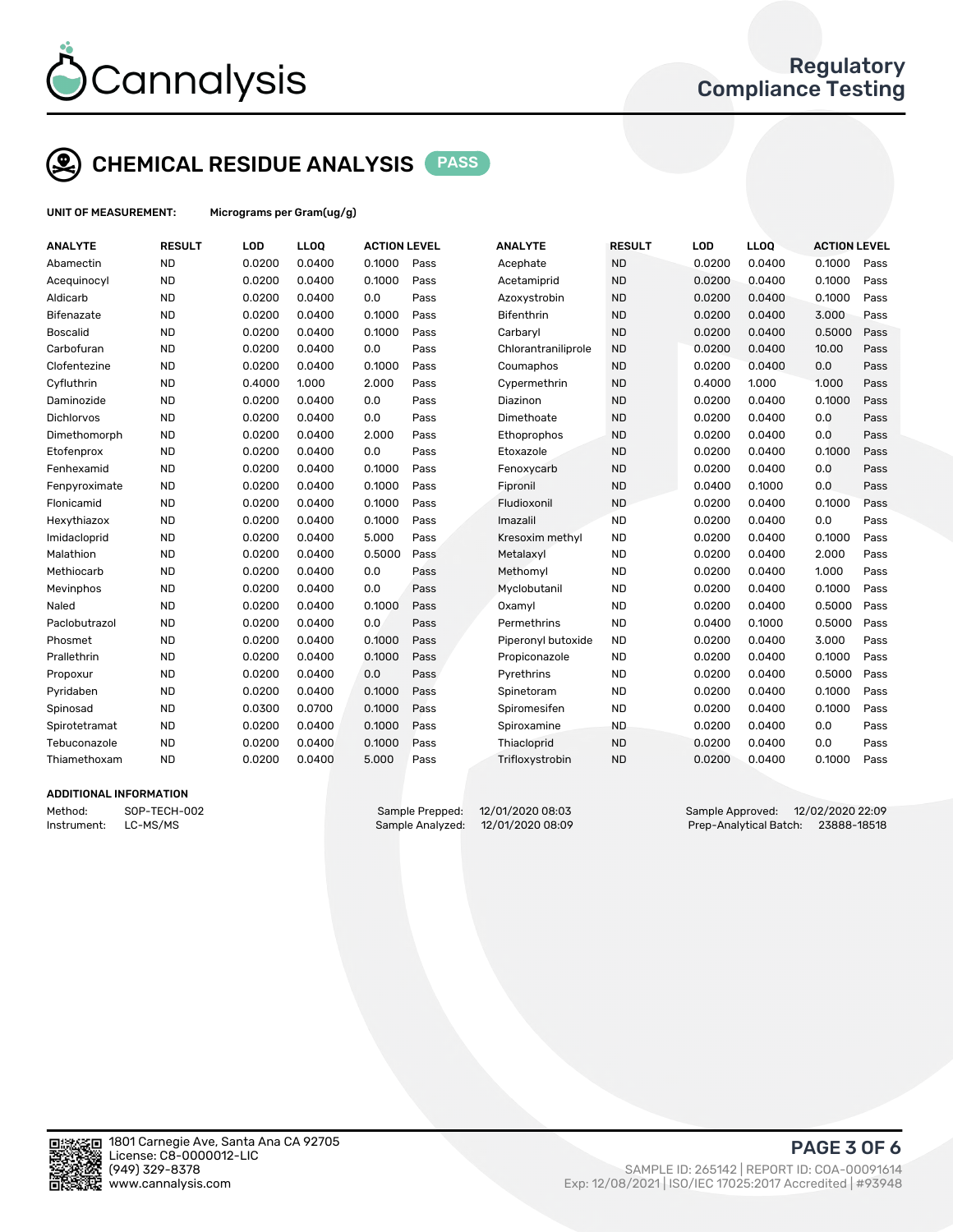

### CHEMICAL RESIDUE GC ANALYSIS PASS

| Microg |
|--------|
|        |

rams per Gram(ug/g)

| <b>ANALYTE</b>                              | <b>RESULT</b> | LOD    | <b>LLOO</b> | <b>ACTION LEVEL</b> |                  | <b>ANALYTE</b>   | <b>RESULT</b> | LOD                    | <b>LLOO</b> | <b>ACTION LEVEL</b> |      |
|---------------------------------------------|---------------|--------|-------------|---------------------|------------------|------------------|---------------|------------------------|-------------|---------------------|------|
| Captan                                      | <b>ND</b>     | 0.1000 | 0.2000      | 0.7000              | Pass             | Chlordane        | <b>ND</b>     | 0.0109                 | 0.0136      | 0.0                 | Pass |
| Methyl parathion                            | <b>ND</b>     | 0.0400 | 0.1000      | 0.0                 | Pass             | <b>PCNB</b>      | <b>ND</b>     | 0.0200                 | 0.0400      | 0.1000              | Pass |
| Chlorfenapyr                                | <b>ND</b>     | 0.0800 | 0.1000      | 0.0                 | Pass             | Chlorpyrifos     | <b>ND</b>     | 0.0800                 | 0.1000      | 0.0                 | Pass |
|                                             |               |        |             |                     |                  |                  |               |                        |             |                     |      |
| ADDITIONAL INFORMATION                      |               |        |             |                     |                  |                  |               |                        |             |                     |      |
| Method:                                     | SOP-TECH-010  |        |             |                     | Sample Prepped:  | 11/25/2020 16:42 |               | Sample Approved:       |             | 11/30/2020 15:00    |      |
| GC-MS/MS<br>Sample Analyzed:<br>Instrument: |               |        |             |                     | 11/25/2020 17:01 |                  |               | Prep-Analytical Batch: | 23819-18468 |                     |      |
|                                             |               |        |             |                     |                  |                  |               |                        |             |                     |      |

### RESIDUAL SOLVENT ANALYSIS PASS

UNIT OF MEASUREMENT: Micrograms per Gram(ug/g)

| <b>ANALYTE</b>       | <b>RESULT</b>                                                                                                                                                                          | LOD    | <b>LLOO</b> | <b>ACTION LEVEL</b> |      | <b>ANALYTE</b>           | <b>RESULT</b> | LOD    | <b>LLOO</b> | <b>ACTION LEVEL</b> |      |
|----------------------|----------------------------------------------------------------------------------------------------------------------------------------------------------------------------------------|--------|-------------|---------------------|------|--------------------------|---------------|--------|-------------|---------------------|------|
| Acetone              | <lloq< td=""><td>5.000</td><td>250.0</td><td>5000</td><td>Pass</td><td>Acetonitrile</td><td><b>ND</b></td><td>5.000</td><td>50.00</td><td>410.0</td><td>Pass</td></lloq<>              | 5.000  | 250.0       | 5000                | Pass | Acetonitrile             | <b>ND</b>     | 5.000  | 50.00       | 410.0               | Pass |
| Benzene              | <b>ND</b>                                                                                                                                                                              | 0.5000 | 1.000       | 1.000               | Pass | <b>Butane</b>            | <b>ND</b>     | 76.80  | 96.00       | 5000                | Pass |
| Chloroform           | <b>ND</b>                                                                                                                                                                              | 0.5000 | 1.000       | 1.000               | Pass | Ethanol                  | <b>ND</b>     | 10.00  | 50.00       | 5000                | Pass |
| <b>Ethyl Acetate</b> | <b>ND</b>                                                                                                                                                                              | 5.000  | 50.00       | 5000                | Pass | <b>Ethyl Ether</b>       | <b>ND</b>     | 25.00  | 50.00       | 5000                | Pass |
| Ethylene oxide       | <b>ND</b>                                                                                                                                                                              | 0.5000 | 1.000       | 1.000               | Pass | Heptane                  | <b>ND</b>     | 1.000  | 5.000       | 5000                | Pass |
| Hexane               | <lloo< td=""><td>0.5000</td><td>5.000</td><td>290.0</td><td>Pass</td><td><b>Isopropyl Alcohol</b></td><td><b>ND</b></td><td>5.000</td><td>50.00</td><td>5000</td><td>Pass</td></lloo<> | 0.5000 | 5.000       | 290.0               | Pass | <b>Isopropyl Alcohol</b> | <b>ND</b>     | 5.000  | 50.00       | 5000                | Pass |
| Methanol             | <b>ND</b>                                                                                                                                                                              | 10.00  | 50.00       | 3000                | Pass | Methylene chloride       | <b>ND</b>     | 0.5000 | 1.000       | 1.000               | Pass |
| Pentane              | <b>ND</b>                                                                                                                                                                              | 1.000  | 50.00       | 5000                | Pass | Propane                  | <b>ND</b>     | 16.00  | 20.00       | 5000                | Pass |
| Toluene              | <b>ND</b>                                                                                                                                                                              | 0.5000 | 1.000       | 890.0               | Pass | Xvlenes                  | <b>ND</b>     | 6.000  | 100.0       | 2170                | Pass |
| Trichloroethylene    | <b>ND</b>                                                                                                                                                                              | 0.2500 | 1.000       | 1.000               | Pass | 1.2-Dichloroethane       | <b>ND</b>     | 0.5000 | 1.000       | 1.000               | Pass |

#### ADDITIONAL INFORMATION

Method: SOP-TECH-021 Sample Prepped: 11/25/2020 14:04 Sample Approved: 11/30/2020 16:39<br>Sample Analyzed: 11/25/2020 14:04 Prep-Analytical Batch: 23795-18449 Prep-Analytical Batch: 23795-18449



UNIT OF MEASUREMENT: Cycle Threshold (Ct)

| <b>ANALYTE</b>         | <b>RESULT</b> | LOD   | <b>LLOO</b> |     | <b>ACTION LEVEL</b> | <b>ANALYTE</b> | <b>RESULT</b> | LOD   | <b>LLOO</b> |     | <b>ACTION LEVEL</b> |
|------------------------|---------------|-------|-------------|-----|---------------------|----------------|---------------|-------|-------------|-----|---------------------|
| A.fumigatus            | <b>ND</b>     | 33.00 | 0.0         | 0.0 | Pass                | A. flavus      | <b>ND</b>     | 33.00 | 0.0         | 0.0 | Pass                |
| A. niger               | <b>ND</b>     | 33.00 | 0.0         | 0.0 | Pass                | A. terreus     | <b>ND</b>     | 33.00 | 0.0         | 0.0 | Pass                |
| <b>STEC</b>            | <b>ND</b>     | 33.00 | 0.0         | 0.0 | Pass                | Salmonella spp | <b>ND</b>     | 33.00 | 0.0         | 0.0 | Pass                |
| ADDITIONAL INFORMATION |               |       |             |     |                     |                |               |       |             |     |                     |
|                        |               |       |             |     |                     |                |               |       |             |     |                     |

Method: SOP-TECH-016, SOP-TECH-022 Sample Prepped: 11/30/2020 08:00 Sample Approved: 11/30/2020 13:56<br>Sample Analyzed: 11/30/2020 08:58 Prep-Analytical Batch: 23807-18476 Instrument: qPCR Sample Analyzed: 11/30/2020 08:58 Prep-Analytical Batch: 23807-18476

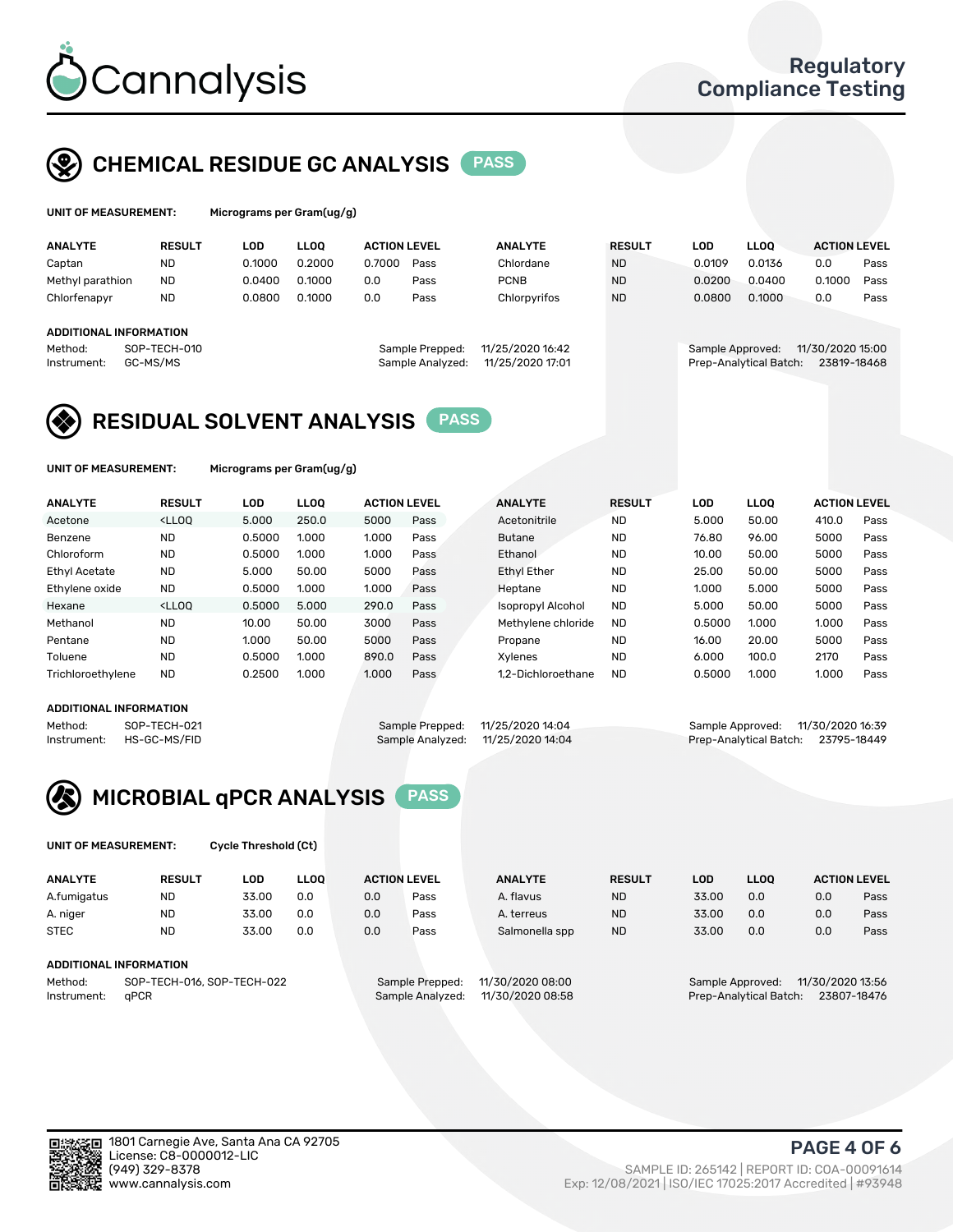



| UNIT OF MEASUREMENT:                                                                                                                                             |                            |                      | Micrograms per Gram(ug/g) |                               |      |                           |                            |                      |                        |                                 |      |
|------------------------------------------------------------------------------------------------------------------------------------------------------------------|----------------------------|----------------------|---------------------------|-------------------------------|------|---------------------------|----------------------------|----------------------|------------------------|---------------------------------|------|
| <b>ANALYTE</b><br>Arsenic                                                                                                                                        | <b>RESULT</b><br><b>ND</b> | <b>LOD</b><br>0.0200 | <b>LLOO</b><br>0.0500     | <b>ACTION LEVEL</b><br>0.2000 | Pass | <b>ANALYTE</b><br>Cadmium | <b>RESULT</b><br><b>ND</b> | <b>LOD</b><br>0.0050 | <b>LLOQ</b><br>0.0500  | <b>ACTION LEVEL</b><br>0.2000   | Pass |
| Lead                                                                                                                                                             | $0.0530$ ug/g              | 0.0100               | 0.0500                    | 0.5000                        | Pass | Mercury                   | <b>ND</b>                  | 0.0030               | 0.0500                 | 0.1000                          | Pass |
| <b>ADDITIONAL INFORMATION</b><br>SOP-TECH-013<br>11/25/2020 13:20<br>Method:<br>Sample Prepped:<br>11/25/2020 16:38<br>Sample Analyzed:<br>ICP-MS<br>Instrument: |                            |                      |                           |                               |      |                           |                            | Sample Approved:     | Prep-Analytical Batch: | 11/25/2020 20:21<br>23799-18464 |      |
|                                                                                                                                                                  | <b>MYCOTOXINS ANALYSIS</b> |                      |                           |                               |      |                           |                            |                      |                        |                                 |      |
| UNIT OF MEASUREMENT:<br>Micrograms per Kilogram(ug/kg)                                                                                                           |                            |                      |                           |                               |      |                           |                            |                      |                        |                                 |      |

| <b>ANALYTE</b>          | <b>RESULT</b> | LOD             | <b>LLOO</b>      | <b>ACTION LEVEL</b> | <b>ANALYTE</b>   | <b>RESULT</b> | LOD              | <b>LLOO</b> | <b>ACTION LEVEL</b> |      |
|-------------------------|---------------|-----------------|------------------|---------------------|------------------|---------------|------------------|-------------|---------------------|------|
| Aflatoxin B1            | <b>ND</b>     | 1.000           | 2.000            | N/A                 | Aflatoxin B2     | <b>ND</b>     | 2.000            | 5.000       |                     | N/A  |
| Aflatoxin G1            | <b>ND</b>     | 2.000           | 5.000            | N/A                 | Aflatoxin G2     | ND            | 2.000            | 5.000       |                     | N/A  |
| <b>Total Aflatoxins</b> | <b>ND</b>     | 10.00           | 14.00            | 20.00<br>Pass       | Ochratoxin A     | <b>ND</b>     | 1.000            | 2.000       | 20.00               | Pass |
| ADDITIONAL INFORMATION  |               |                 |                  |                     |                  |               |                  |             |                     |      |
| SOP-TECH-020<br>Method: |               | Sample Prepped: | 11/25/2020 14:03 |                     | Sample Approved: |               | 11/30/2020 09:48 |             |                     |      |

Instrument: LC-MS/MS Sample Analyzed: 11/25/2020 14:21 Prep-Analytical Batch: 23809-18452

### FILTH & FOREIGN MATERIAL ANALYSIS PASS Q

UNIT OF MEASUREMENT: Filth and Foreign Matter (%, #/3g)

| <b>ANALYTE</b>                                              | <b>RESULT</b> | LOD | <b>LLOO</b> | <b>ACTION LEVEL</b> |                                     | <b>ANALYTE</b>                       | <b>RESULT</b> | LOD | <b>LLOO</b>                                | <b>ACTION LEVEL</b>             |      |
|-------------------------------------------------------------|---------------|-----|-------------|---------------------|-------------------------------------|--------------------------------------|---------------|-----|--------------------------------------------|---------------------------------|------|
| IF RH ME                                                    | ND            | 0.0 | 0.0         | 1.000               | Pass                                | <b>IFM</b>                           | <b>ND</b>     | 0.0 | 0.0                                        | 25.00                           | Pass |
| Mold                                                        | <b>ND</b>     | 0.0 | 0.0         | 25.00               | Pass                                | <b>SSCD</b>                          | <b>ND</b>     | 0.0 | 0.0                                        | 25.00                           | Pass |
| ADDITIONAL INFORMATION                                      |               |     |             |                     |                                     |                                      |               |     |                                            |                                 |      |
| Method:<br>SOP-TECH-009<br>Instrument:<br>Visual Inspection |               |     |             |                     | Sample Prepped:<br>Sample Analyzed: | 11/25/2020 14:18<br>11/25/2020 14:18 |               |     | Sample Approved:<br>Prep-Analytical Batch: | 11/25/2020 14:23<br>23814-18451 |      |